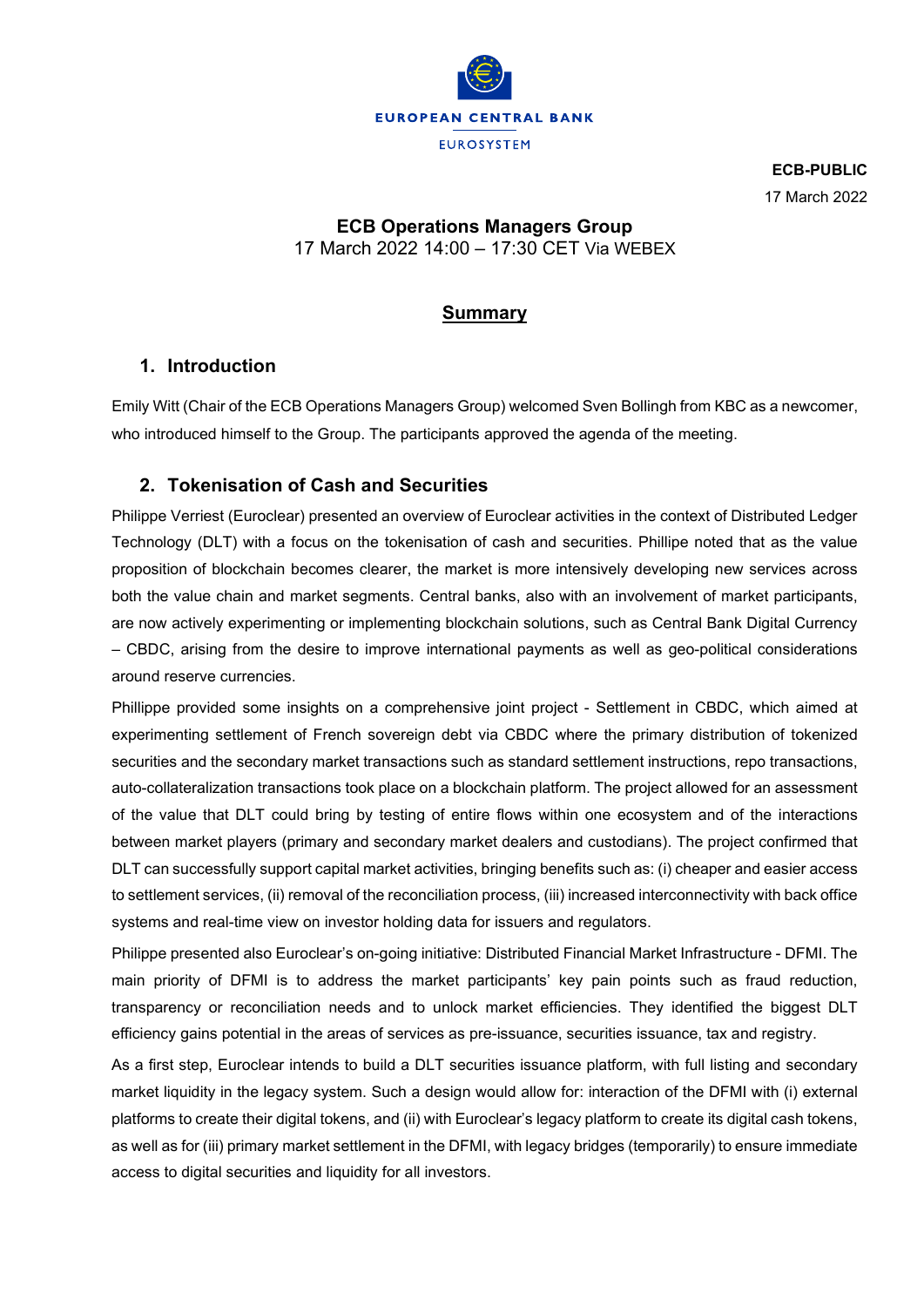As it is assumed that the number of DLT platforms will increase in the future, Philippe stressed that standardisation is key to ensure their interoperability. He mentioned as benefits a holistic approach, focussing on transparency, simplification, speed, security and resilience. While blockchain solutions often trigger high energy costs and data privacy issues, Euroclear's approach envisages to limit such challenges by involving only four institutions in the validation to reach decision: seller, buyer, CSD operator and the banking operator.

#### **3. Recent developments in OTC Clearing & Settlement**

Ian Downes (BBVA) gave an update on recent developments in OTC Clearing and Settlement. He emphasised difficulties in the comparison of the Central Counterparties (CCPs) owing to their different profiles, services, activity concentration and risks. Overall, the growth in volumes on repo markets leads to an increasing importance of CCPs. He outlined the observed shift in volumes and the growing importance of Paris for this activity. As regards the OTC derivatives markets, the rates' volumes grew considerably over the past years and LCH is the dominant provider on a global currency basis. In relation to euro, Eurex is becoming more relevant and although it is difficult to estimate and uncertain, indications are that a notable increase has occurred in the booking of EU domiciled Euro rates business at Eurex.

In the context of these developments, Ian referred to the extension by the European Commission of the equivalence for UK central counterparties until 30 June 2025 and the subsequent opening of an industry consultation (with a deadline of 22 March 2022) that aims at receiving feedback on the measures that could improve the Central Clearing Framework in the EU.

#### **4. CSDR**

Janusz Ryzner (ECB OMG Secretariat) gave an update on operational implications of the CSDR Settlement Discipline Regime (SDR) for the ECB activities. He reported that Eurosystem securities transactions are also subjected to the SDR rules and thus the ECB had to put in place necessary operational measures. In addition, SDR has some implications for the market infrastructure operated or developed by the Eurosystem. The ECB is actively observing its impact on the functioning of the money market, especially securities lending activities.

### **5. Digitisation: concrete utilisation of back-office data**

Christian Wennerberg (Nordea) provided insights on the back-office data usage in his institution. He explained how Nordea started by creating a vision, selecting the right people and competences, performing data mining activities, cleaning data and making them easily accessible to everyone. He described the stepwise implementation and outlined the purpose of the data processing, illustrated by a case example and a data dashboard used among others for stakeholder management, informed decision-making process and progress monitoring. Finally, Christian gave a brief outlook on the future use of data, which includes more data-backed operations, diversified workforce (new profiles), increase of machine learning and artificial intelligence, prediction of issues and more experiments for innovation purposes.

Ria Soedhoe (ABN AMRO) complemented Christian's presentation with an assumption that the banks of the future must be data-driven in order to understand the needs of their customers.